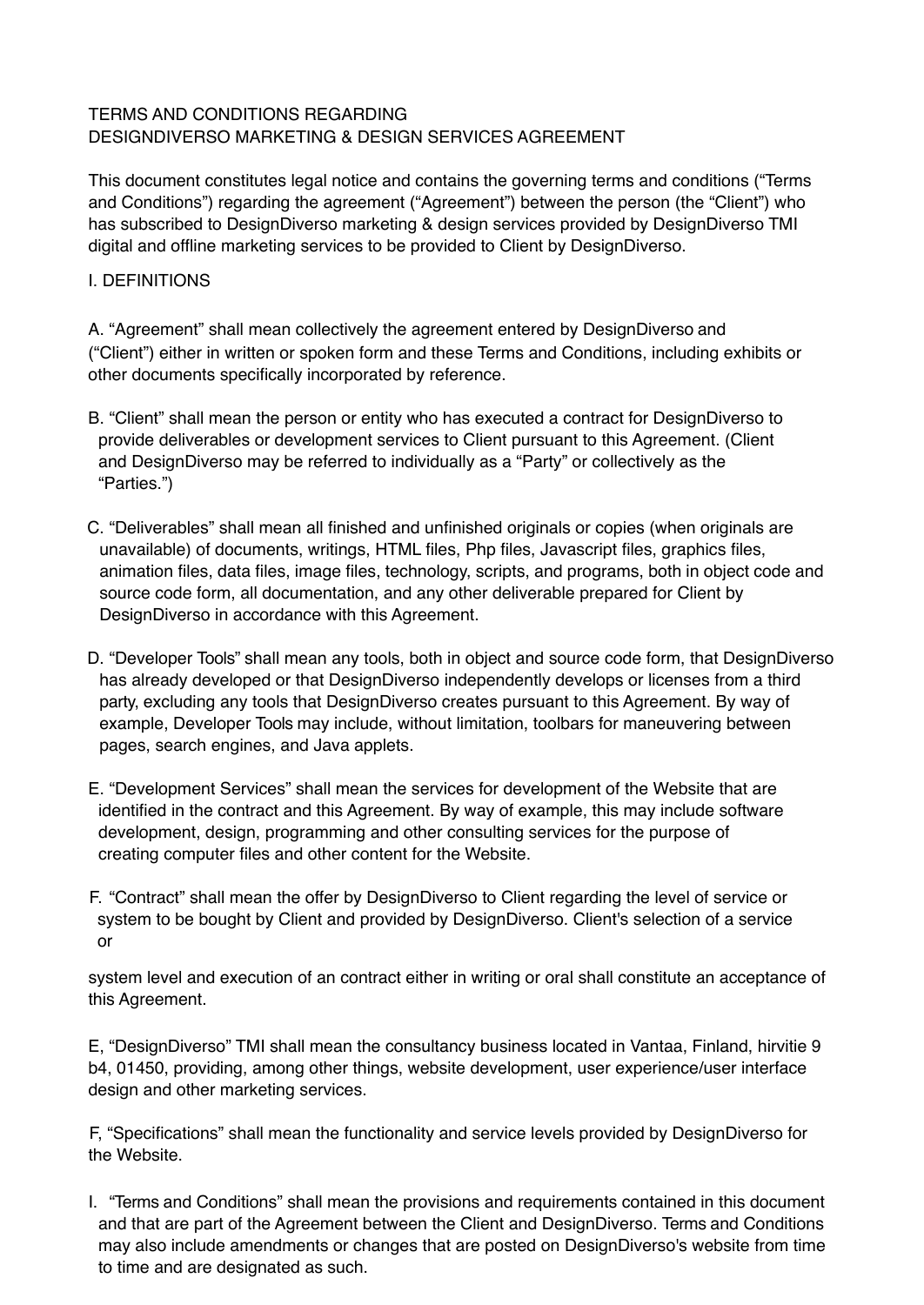- J. "Website" shall mean the Deliverables made available on pages under the applicable domain name(s) for a DesignDiverso Website. Including hosting services according to client choice.
- II. SCOPE OF WORK
- A. Development Services and Deliverables. DesignDiverso shall provide Development Services and Deliverables to create a Website and provide marketing services for Client for the system level identified in the contract. DesignDiverso's standard design includes one home page and two secondary pages.

### III. COMMENCEMENT OF WORK

- A. DesignDiverso's work shall not commence until each of the conditions below are fully satisfied:
- 1. Receipt of a fully executed contract or agreement;
- 2. Payment of the full monthly amount of the service design and development fee;
- 3. Client provides DesignDiverso with a sufficient and appropriate High Res Logo (In case is required);
- 4. Client fully completes and submits to DesignDiverso a "Site Development Questionnaire"; and
- 5. Client fully completes a "Site Interview" and "Marketing Interview" with DesignDiverso.
- B. Upon full completion of the above conditions, DesignDiverso's design and development team will communicate with Client within forty-eight (48) hours to establish a mutually agreeable schedule of events for the solution to provided to Client.
- C. Subject to Client's reasonable cooperation, it is DesignDiverso's intention to provide services without interruptions after commencing work. Since all solutions are customized according to client needs, time may vary for DesignDiverso to provide the solution; DesignDiverso shall advise Client of the timeframe needed to provide such solutions.

### IV. COST AND PAYMENTTERMS

- A. Client shall pay DesignDiverso the listed amount for lead generation, marketing, UX/UI design and software development or other services as per the contract.
- B. The amount due shall be paid monthly as agreed.
- C. Client payments shall be made preferably by credit card via our automated checkout system, upon request via bank transfer or via paypal. Client shall provide information sufficient to allow DesignDiverso to collect the amount due as listed on the contract. Client shall notify DesignDiverso immediately in writing if it has any change to its bank account or banking institution and provide DesignDiverso with new information in a timely fashion to ensure payment is not disrupted or otherwise late.
- D. Late Payment. In the event any payment to be made under this Agreement is not paid by its due date or Client's overall account with DesignDiverso becomes past due, DesignDiverso shall be entitled, upon five (5) days prior notice, to stop its performance under this Agreement and to exercise any and all of its remedies against the defaulting Party. This includes any amount due for Website hosting and/or other services, including, but not limited to, development work on Client's Website. DesignDiverso's remedies shall include preventing Client access to the Website or shutting down the Website and discontinuing other marketing services provided such as SEO,SMM (social media management and marketing), SEM (search engine marketing), blogging, content

creation etc..Late payments interest rate applied is 8% past invoice due date.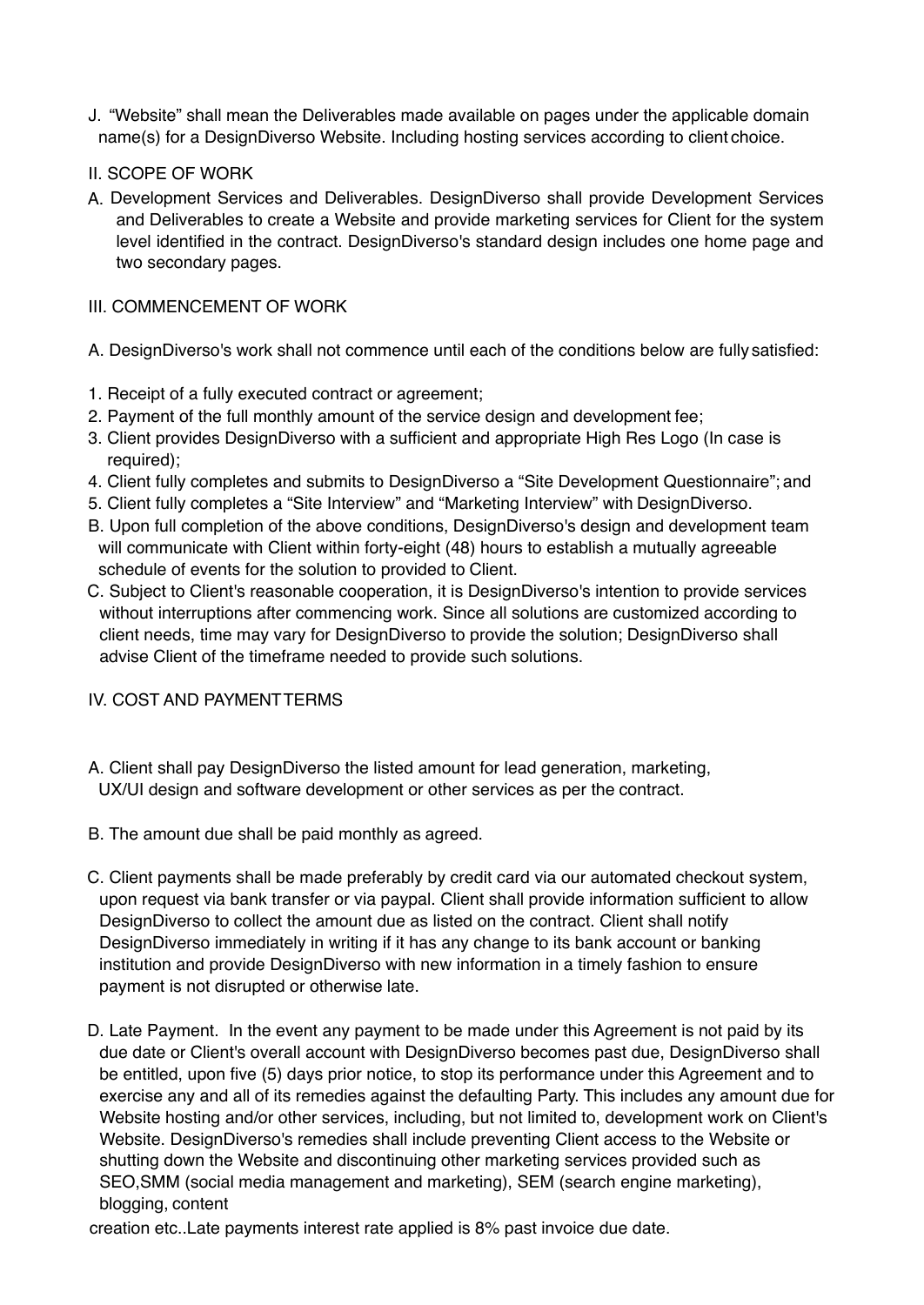## V. DESIGNDIVERSO'S OBLIGATIONS

- A. DesignDiverso shall:
- 1. Ensure that the Website conforms to the applicable Specifications for 90 days from date of delivery.
- 2. Perform in a professional and skillful manner and in accordance with industry standards.
- 3. Maintain sufficient qualified personnel to complete the Deliverables and Development Services according to thisAgreement.
- B. DesignDiverso shall not be responsible for links that change over time, pages that become obsolete over time, content that becomes outdated over time, defects that are not caused by DesignDiverso or other changes that do not result from any error or omission caused by DesignDiverso.
- C. Automatic Extension. This Agreement shall automatically extend to (permanent) term, unless either Party gives the other Party written notice at least sixty (60) days prior to the expiration of the initial term or each renewal term thereafter. In the event DesignDiverso seeks to increase the price for these services, it shall provide notice to Client thirty (30) days prior to the expiration of theterm.
- D. Client acknowledges that HTML, PHP is an industry standard that contains some ambiguous provisions and that does not completely address all issues associated with the coding of Websites accessible via the World Wide Web. Client also acknowledges that HTML is a standard that will be amended from time to time and that not all browsers used by third parties to access the World Wide Web implement HTML in the same way. Variations in HTML coding associated with ambiguities or revisions to the HTML standard or variations among World Wide Web browsers shall not be the basis for a claim of breach of DesignDiverso obligations under this Agreement.

### VI. CLIENT'S WARRANTIES AND RESPONSIBILITIES

- A. Client represents and warrants that it:
- 1. Shall provide copies of all information, reports, records, lists and other existing data (in addition to that information provided in Section IIIA. above) to DesignDiverso within seventy-two (72) hours after execution of the contract concerning the product(s) or service(s) to be published on the web- pages necessary for DesignDiverso to perform the Development Services and provide the Deliverables to develop the solution.
- 2. Is authorized and has the right to use any personal or corporate name, trademarks, endorsement, language and any other items used in the Website pursuant to this Agreement. Client shall indemnify, hold harmless and defend DesignDiverso and its affiliates, subsidiaries, related entities, employees, officers, directors, independent contractors, representatives and agents from any and all damages arising out of any breach of this representation and warranty. Client shall be solely responsible for protecting its copyright, trademark or other rights or interests in any copy, illustration, language and any other items used in the Website under this Agreement.
- 3. Shall pay in full all amounts owing under this Agreement as identified in the Enrollment Contract. Client's breach of this provision, including any periodic payment, shall be deemed a material breach and render all outstanding amounts accelerated in full and due and payable.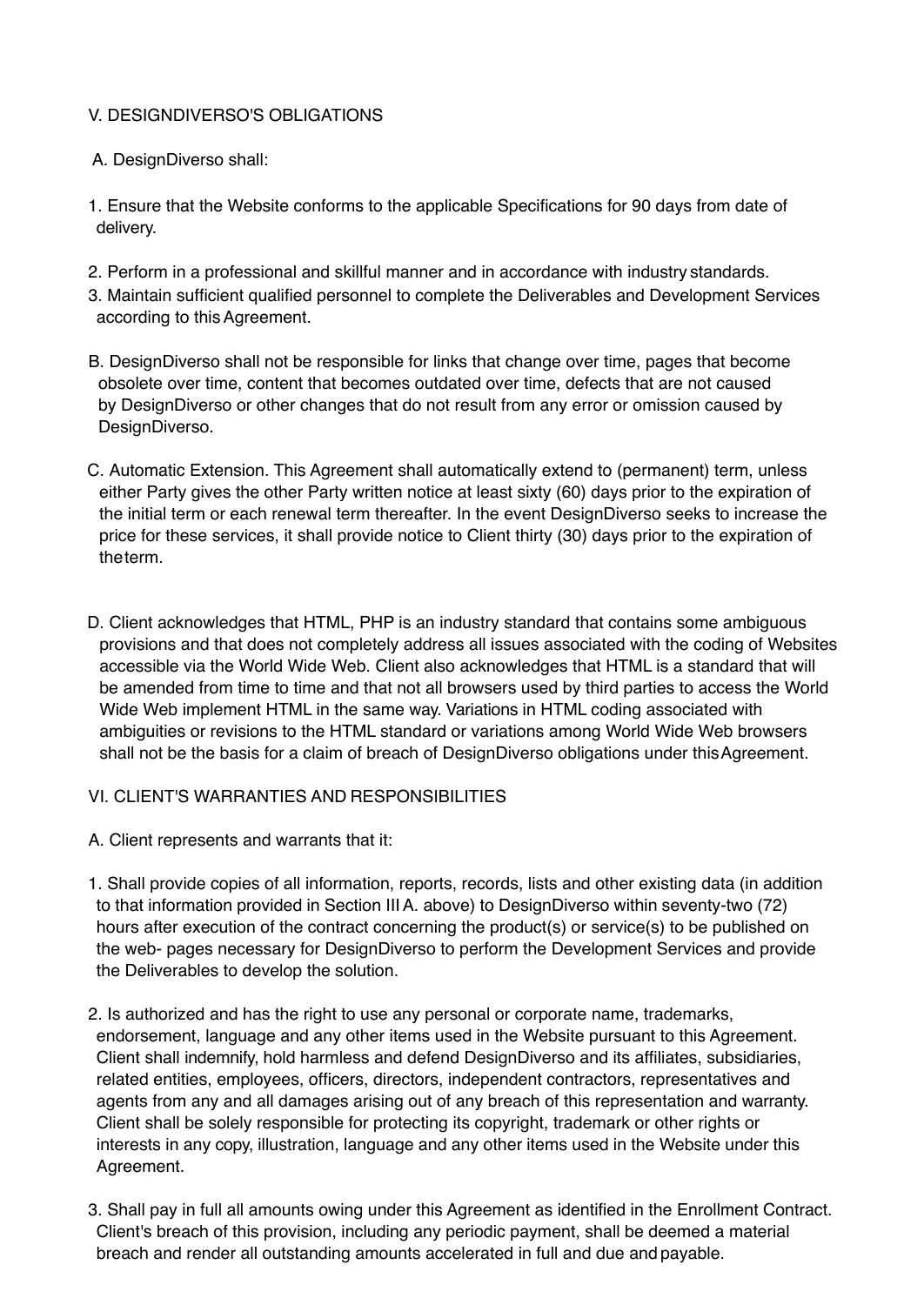4. Client acknowledges there are inherent limitations to the use of the internet, and that DesignDiverso's services may be subject to such limitations or delays or other problems that are inherent with using the internet as a form of communication. DesignDiverso shall not be responsible for any delays, delivery failures or other problems resulting from internet use or connections not within its control.

# VII. PROPRIETARY RIGHTS

A. All materials, documentation, computer programs, inventions (whether or not patentable), media, social media network pages, audio, video, artistic works, graphics and all works of authorship, including all worldwide rights therein under patent, copyright, trade secret, or other property right, created or developed by DesignDiverso while providing Services (collectively, "Work Product") is owned by DesignDiverso. Work Product shall not include the Confidential Information (defined below) of Client. If ownership of all right, title, and interest of the intellectual property rights in the Work Product shall not otherwise vest exclusively in DesignDiverso, Client hereby assigns to DesignDiverso, and upon the future creation thereof automatically assigns to DesignDiverso, without further consideration, the ownership of all Work Product.

- B. Deliverables. The parties recognize that DesignDiverso shall be deemed to be the sole author of the Deliverables and shall own all right, title, and interest in and to all Deliverables, including all intellectual property rights to the Web Site and marketing services.
- C. Developer Tools. shall own all right, title, and interest to the Developer Tools, and any of its content. Client shall have the right to use the Specifications and Web Site for the performance of its obligations under this Agreement.
- D. Web Site. DesignDiverso shall own all right, title, and interest to the Web Site, and any of its content. Client shall have the right to use the Specifications and Web Site for the performance of its obligations under this Agreement.
- E. Cooperation. DesignDiverso shall reasonably cooperate with Client during thisAgreement in the procurement and the maintenance of any intellectual property rights to which Client is entitled as a result of the Deliverables and the Development Services.
- F. Domain Name(s). DesignDiverso assumes all responsibility for the integrity and maintenance of the domain name. Upon Client's approval, DesignDiverso may purchase and own the domain/s name/s.

G. Customer Lists. See DesignDiverso's Web Site and its Privacy Policy for how DesignDiverso handles Client customer list information. (http[s://www.designdiverso.com/privacypolicy.](http://www.designdiverso.com/privacypolicy.pdf))pdf[\)](http://www.designdiverso.com/privacypolicy.pdf)) 

## VIII. ACCEPTANCE BY CLIENT

DesignDiverso shall make available final versions of the Deliverables for Client's final review and acceptance. Client shall have two (2) business days to review and evaluate the Deliverables to assess whether it meets the Specifications. The failure of Client to provide notice of its nonacceptance within five (5) business days following availability of the Deliverables to it shall constitute Client's final acceptance.

### IX. INDEMNIFICATION

A. Both Parties shall defend, indemnify, and hold the other harmless for any and all damages,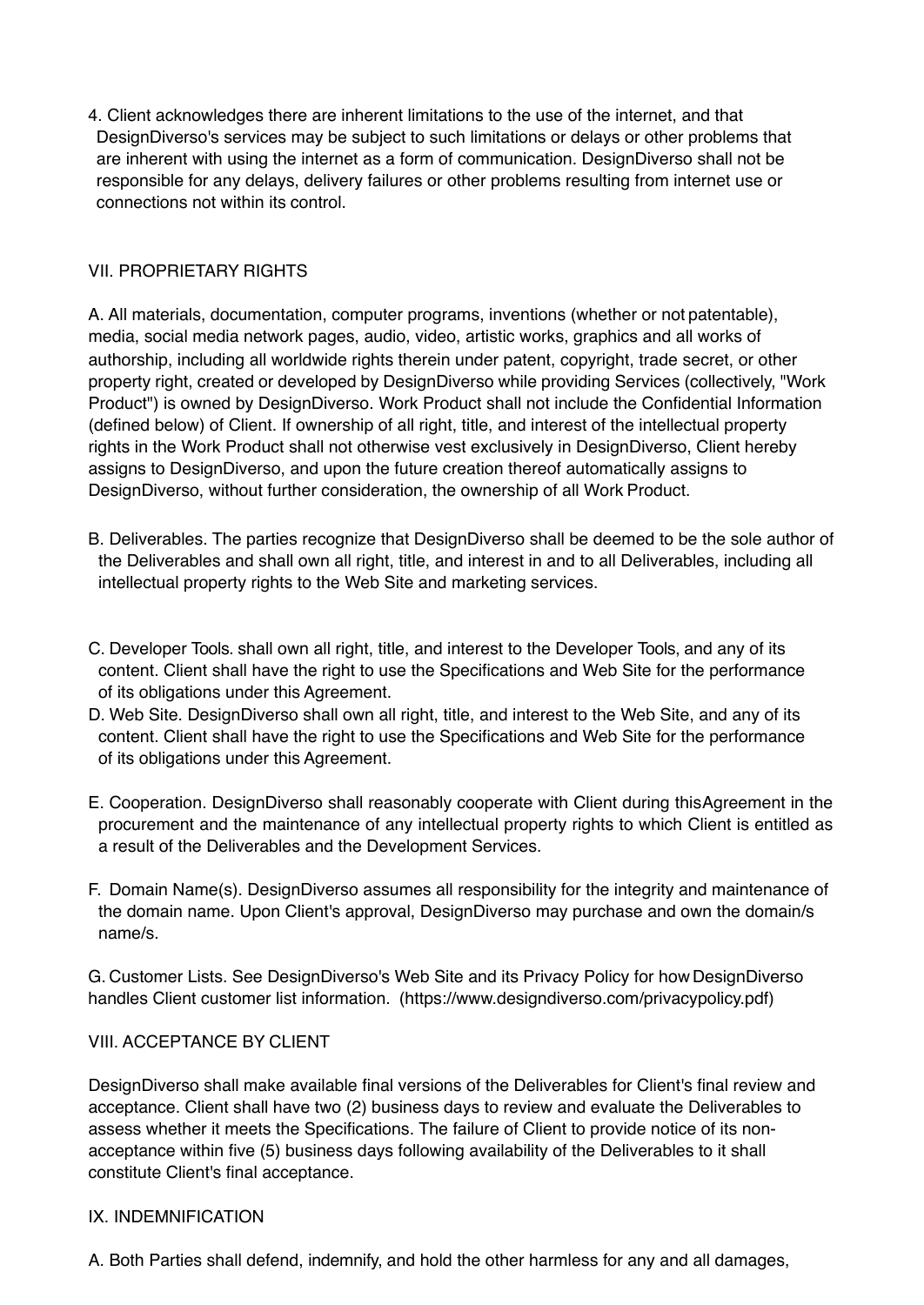charges, losses, and expenses (including reasonable attorney fees and costs) for any claim arising out of the negligence of the other Party, provided that the indemnifying Party receives timely notice of such claim and controls all litigation and settlements.

- B. Infringement Indemnification:
- 1. DesignDiverso warrants that any Deliverables or Developer Tools shall not infringe on the intellectual property rights of any third party;
- 2. Client warrants that the information provided to DesignDiverso shall not infringe on the intellectual property rights of any third party or any rights of publicity or privacy.
- 3. Both parties shall defend, indemnify, and hold the other harmless for any and all damages, charges, losses, and expenses (including reasonable attorney fees and costs) for any claim arising

out of the breach of this section, provided that the indemnifying Party receives timely notice of such claim and controls all litigation and settlements.

4. Client warrants that DesignDiverso shall have the right on behalf of the Client to use Client's customer lists and to email to that list. Client shall indemnify, defend and hold DesignDiverso harmless from any claim by any person on that list claiming the person should not be included.

### X. LIMITATION OF LIABILITY AND WAIVER OF DAMAGES BY CLIENT

THE MAXIMUM AMOUNT CLIENT MAY RECOVER FOR ANY DAMAGES RELATING TO THIS AGREEMENT, INCLUDING DAMAGES RESULTING FROM ERRORS IN OR OMISSIONS OF THE DEVELOPMENT SERVICES OR DELIVERABLES, SHALL NOT EXCEED THE AMOUNT THAT CLIENT HAS PAID TO DESIGNDIVERSO. CLIENT WAIVES ANY CLAIM FOR DAMAGES, INCLUDING ANY DAMAGES RECOVERABLE IN CONTRACT, TORT AND OTHERWISE (INCLUDING CONSEQUENTIAL DAMAGES), AND WHETHER CAUSED BY DESIGNDIVERSO, ITS AFFILIATES, PARENT COMPANIES, SUBSIDIARIES, AGENTS, OFFICERS, DIRECTORS, EMPLOYEES, REPRESENTATIVES, ASSIGNS, OR OTHERWISE TO THE EXTENT THAT DAMAGES EXCEED THE AMOUNT THAT CLIENT HAS PAID TO DESIGNDIVERSO. CLIENT'S SOLE AND EXCLUSIVE REMEDY FOR DAMAGES ARISING FOR BREACH OF THIS AGREEMENT IS AGAINST DESIGNDIVERSO.

AS A CONDITION PRECEDENT TO ANY CLAIM FOR DAMAGES, CLIENT SHALL GIVE WRITTEN NOTICE OF ANY ALLEGED CLAIM, DEFECT, ERROR OR OMISSION RELATING TO ANY WEB SITE WHICH IS THE SUBJECT OF THIS AGREEMENT OR OF ANY RELATED WEB-PAGE ITEM. SUCH WRITTEN NOTICE SHALL BE PROVIDED TO DESIGNDIVERSO WITHIN SIXTY (60) DAYS AFTER CLIENT LEARNS OR SHOULD HAVE LEARNED OF THE GROUNDS FOR THE CLAIM. THE FAILURE BY CLIENT TO PROVIDE PROPER AND TIMELY WRITTEN NOTICE SHALL BE AN ABSOLUTE BAR TO ANY CLAIM AGAINST DESIGNDIVERSO. CLIENT SHALL PAY DESIGNDIVERSO FOR ANY WEB SITE ITEM NOT THE SUBJECT TO CLIENT'S CLAIM.

### XI. TERMINATION

- A. The Agreement shall remain in full force and effect until completed unless terminated earlieras set forth below.
- B. Either Party may terminate this Agreement for cause as the result of a material breach by the alleged breaching Party. Upon an alleged material breach, the non-breaching Party shall provide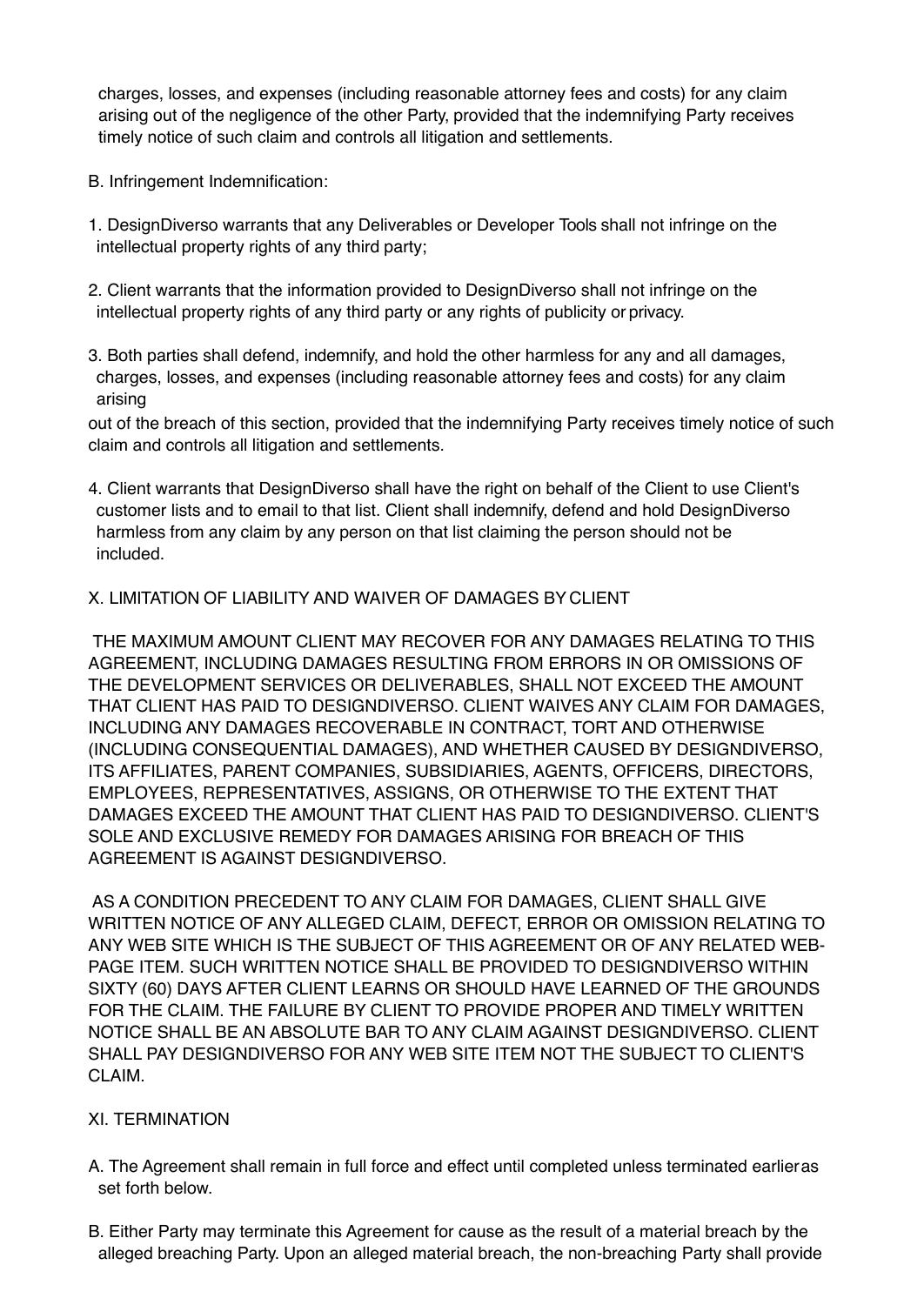written notice to the alleged breaching Party, which notice shall identify the basis for the claim of alleged breach, including the provisions of the Agreement that are claimed to have been breached. The alleged breaching Party shall have sixty (60) days after receiving written notice during which to cure the alleged breach, or explain in writing why it has not breached. Should a breaching Party fail to cure a material breach within sixty (60) days of the receipt of notice; the Agreement shall be deemed terminated without further notice.

- C. Should DesignDiverso properly terminate thisAgreement for cause due to a material breach, it shall be entitled to immediately shut-down online access by any third person to the Web Site. In addition, delinquent payments shall bear interest at 8% on any outstanding balance, or the maximum permitted to be charged by law, plus all expenses of collection, including actual attorneys' fees.
- D. Client may terminate this Agreement without cause, provided that Client shall pay DesignDiverso the full amount due for the complete Website development and marketing services identified in the Enrollment Contract (plans) in both written form.
- XII. CONFIDENTIAL INFORMATION
- A. DesignDiverso's confidential information shall include the Web Site, until it is disclosed to the public, all passwords used in connection with the Web Site, all Deliverables and documents related to Deliverables, and any other information marked "confidential."
- B. DesignDiverso's confidential information also shall include the source code of any Developer Tools.
- C. Each Party shall hold confidential information in confidence and shall not disclose such confidential information to any third party or use it for any purpose not set forth in this Agreement. Confidential information shall not include information (a) already known by the recipient, (b) that becomes known to the public through no act or fault of the recipient, (c) received by a third party with no restriction on disclosure or use, or (d) independently developed by recipient without reference to the other Party's confidential information.

D. Client may provide confidential information, including but not limited to names, contact information, technical information about its customers and the services Client provides to DesignDiverso. Client acknowledges that DesignDiverso may use the confidential information to perform its work under this Agreement.

### XIII. PERSONAL JURISDICTION AND LITIGATION

Client expressly consents to the personal jurisdiction of the state and courts located in the Uusimaa region in accordance to law of Finland for any lawsuit filed against it (or him or her) by DesignDiverso relating in any way to this Agreement.

## XIV. MISCELLANEOUS PROVISIONS

- A. Entire Agreement: These Terms and Conditions, together with the Enrollment Form, constitute the entire agreement with regard to the services and deliverables offered and supersede any prior written or oral agreement relating to the services and deliverables to be provided herein. These Terms and Conditions shall be binding upon the heirs, successors and assigns of the Parties.
- B. Counterparts: ThisAgreement may be executed in counterparts, in the event of which multiple copies of this Agreement containing the signatures of all Parties shall constitute a complete Agreement.